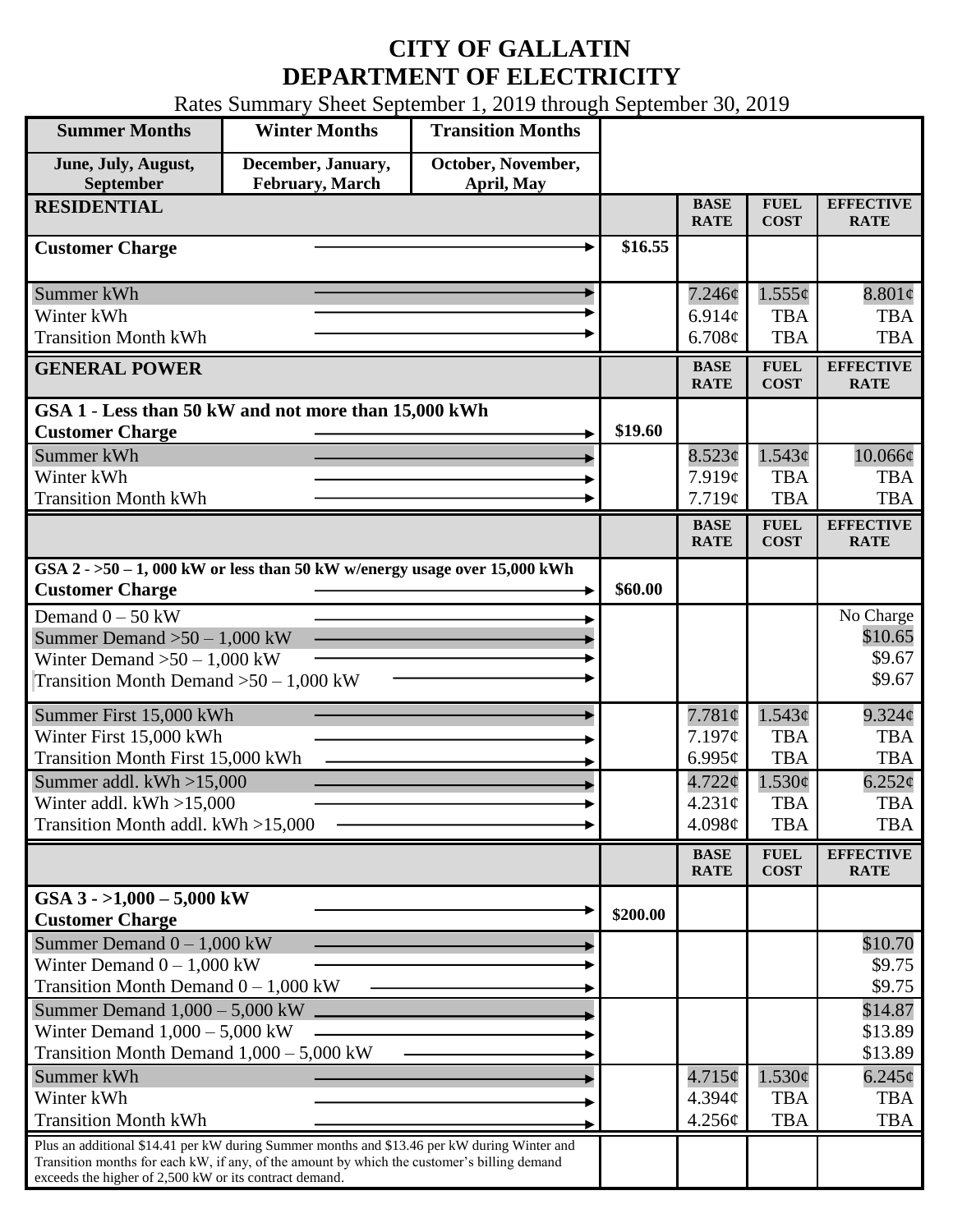| <b>Summer Months</b>                                                        | <b>Winter Months</b>                             | <b>Transition Months</b> |         |                                       |                            |                                 |
|-----------------------------------------------------------------------------|--------------------------------------------------|--------------------------|---------|---------------------------------------|----------------------------|---------------------------------|
| June, July, August,                                                         | December, January,                               | October, November,       |         |                                       |                            |                                 |
| September                                                                   | <b>February</b> , March                          | April, May               |         |                                       |                            |                                 |
| <b>GENERAL POWER CONTINUE</b>                                               |                                                  |                          |         | <b>BASE</b><br><b>RATE</b>            | <b>FUEL</b><br><b>COST</b> | <b>EFFECTIVE</b><br><b>RATE</b> |
| GSB Demands from 5,001 - 15,000 kW                                          |                                                  |                          |         |                                       |                            |                                 |
| <b>Customer Charge</b>                                                      |                                                  |                          | \$1,500 |                                       |                            |                                 |
| Onpeak Summer Demand 5,000 - 15,000 kW                                      |                                                  |                          |         |                                       |                            | \$10.87                         |
| Onpeak Winter Demand $5,000 - 15,000$ kW                                    |                                                  |                          |         |                                       |                            | \$9.90                          |
|                                                                             | Onpeak Transition Month Demand 5,000 - 15,000 kW |                          |         |                                       |                            | \$9.90                          |
| <b>Offpeak Excess of Contract Demand</b>                                    |                                                  |                          |         |                                       |                            |                                 |
| Summer                                                                      |                                                  |                          |         |                                       |                            | \$10.87                         |
| Winter                                                                      |                                                  |                          |         |                                       |                            | \$9.90                          |
| Transition                                                                  |                                                  |                          |         |                                       |                            | \$9.90                          |
| <b>Max Demand</b>                                                           |                                                  |                          |         |                                       |                            | \$5.21                          |
| <b>Onpeak Summer kWh</b>                                                    |                                                  |                          |         | 6.513¢                                | $1.426\phi$                | $7.939$ ¢                       |
| <b>Onpeak Winter kWh</b>                                                    |                                                  |                          |         | 6.390c                                | <b>TBA</b>                 | <b>TBA</b>                      |
| <b>Onpeak Transition Month kWh</b>                                          |                                                  |                          |         | 5.036¢                                | <b>TBA</b>                 | <b>TBA</b>                      |
| Offpeak Summer kWh First 200 HUD                                            |                                                  |                          |         | $4.022\epsilon$                       | 1.426¢<br>1.426c           | $5.448\mathcal{C}$              |
| Offpeak Summer kWh Next 200 HUD<br><b>Additional HUD</b>                    |                                                  |                          |         | $0.564\mathcal{C}$<br>$0.223\epsilon$ | 1.426¢                     | $1.990\mathrm{\c{c}}$<br>1.649¢ |
| Offpeak Winter kWh First 200 HUD                                            |                                                  |                          |         | 5.282¢                                | <b>TBA</b>                 | <b>TBA</b>                      |
| Offpeak Winter kWh Next 200 HUD                                             |                                                  |                          |         | 0.542¢                                | <b>TBA</b>                 | <b>TBA</b>                      |
| <b>Additional HUD</b>                                                       |                                                  |                          |         | 0.208¢                                | <b>TBA</b>                 | <b>TBA</b>                      |
| Offpeak Transition kWh First 200 HUD                                        |                                                  |                          |         | 5.036¢                                | <b>TBA</b>                 | <b>TBA</b>                      |
| Offpeak Transition kWh Next 200 HUD                                         |                                                  |                          |         | 0.542¢                                | <b>TBA</b>                 | <b>TBA</b>                      |
| <b>Additional HUD</b>                                                       |                                                  |                          |         | 0.208c                                | <b>TBA</b>                 | <b>TBA</b>                      |
|                                                                             |                                                  |                          |         | <b>BASE</b><br><b>RATE</b>            | <b>FUEL</b><br><b>COST</b> | <b>EFFECTIVE</b><br><b>RATE</b> |
| MSB Demands greater than 5,000 kW                                           |                                                  |                          |         |                                       |                            |                                 |
| <b>Customer Charge</b>                                                      |                                                  |                          | \$1,500 |                                       |                            |                                 |
| Onpeak Summer Demand > 5,000                                                |                                                  |                          |         |                                       |                            | \$10.24                         |
| Onpeak Winter Demand > 5,000                                                |                                                  |                          |         |                                       |                            | \$9.04                          |
| Onpeak Transition Month Demand > 5,000                                      |                                                  |                          |         |                                       |                            | \$9.04                          |
| <b>Max Demand</b>                                                           |                                                  |                          |         |                                       |                            |                                 |
|                                                                             |                                                  |                          |         |                                       |                            | \$2.26                          |
| <b>Offpeak Excess of Contract Demand</b><br>Summer                          |                                                  |                          |         |                                       |                            |                                 |
| Winter                                                                      |                                                  |                          |         |                                       |                            | \$10.24<br>\$9.04               |
| Transition                                                                  |                                                  |                          |         |                                       |                            | \$9.04                          |
| <b>Onpeak Summer kWh</b>                                                    |                                                  |                          |         | 5.779¢                                | $1.431\phi$                | $7.210\phi$                     |
| <b>Onpeak Winter kWh</b>                                                    |                                                  |                          |         | 4.508¢                                | <b>TBA</b>                 | <b>TBA</b>                      |
| <b>Onpeak Transition Month kWh</b>                                          |                                                  |                          |         | 3.487¢                                | <b>TBA</b>                 | <b>TBA</b>                      |
| Offpeak Summer kWh First 200 HUD                                            |                                                  |                          |         | $3.279$ ¢                             | $1.431\phi$                | $4.710\phi$                     |
| Offpeak Summer kWh Next 200 HUD                                             |                                                  |                          |         | $0.310\phi$                           | $1.431\phi$                | $1.741\phi$                     |
| <b>Additional HUD</b>                                                       |                                                  |                          |         | $0.055\phi$                           | $1.431\phi$                | 1.486¢                          |
| Offpeak Winter kWh First 200 HUD                                            |                                                  |                          |         | 3.403¢                                | <b>TBA</b>                 | <b>TBA</b>                      |
| Offpeak Winter kWh Next 200 HUD                                             |                                                  |                          |         | $0.292\mathcal{C}$                    | <b>TBA</b>                 | <b>TBA</b>                      |
| <b>Additional HUD</b>                                                       |                                                  |                          |         | $0.044\phi$                           | <b>TBA</b>                 | <b>TBA</b>                      |
| Offpeak Transition kWh First 200 HUD<br>Offpeak Transition kWh Next 200 HUD |                                                  |                          |         | 3.487¢                                | <b>TBA</b>                 | <b>TBA</b>                      |
|                                                                             |                                                  |                          |         | $0.292\ell$                           | <b>TBA</b>                 | <b>TBA</b>                      |
| <b>Additional HUD</b>                                                       |                                                  |                          |         | $0.044\phi$                           | <b>TBA</b>                 | <b>TBA</b>                      |

## **Page 2 - Rates Summary Sheet September 1, 2019 through September 30, 2019**